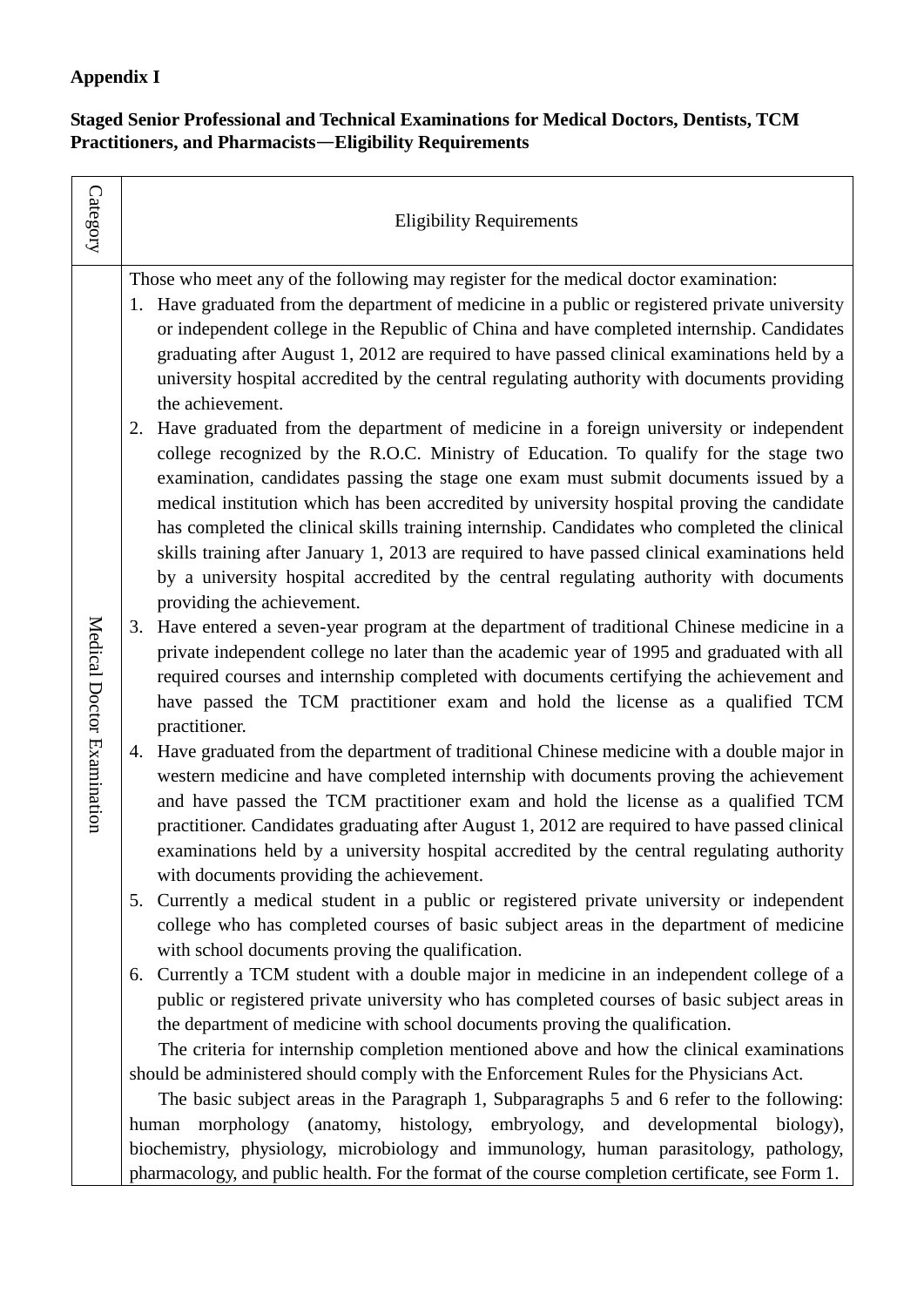| Category            | <b>Eligibility Requirements</b>                                                                                                                                                                                                                                                                                                                                                                                                                                                                                                                                                                                                                                                                                                                                                                                                                                                                                                                                                                                                                                                                                                                                                                                                                                                                                                                                                                                                                                                                                                                                                                                                                                                                                                                                                                                                                                                                                                          |
|---------------------|------------------------------------------------------------------------------------------------------------------------------------------------------------------------------------------------------------------------------------------------------------------------------------------------------------------------------------------------------------------------------------------------------------------------------------------------------------------------------------------------------------------------------------------------------------------------------------------------------------------------------------------------------------------------------------------------------------------------------------------------------------------------------------------------------------------------------------------------------------------------------------------------------------------------------------------------------------------------------------------------------------------------------------------------------------------------------------------------------------------------------------------------------------------------------------------------------------------------------------------------------------------------------------------------------------------------------------------------------------------------------------------------------------------------------------------------------------------------------------------------------------------------------------------------------------------------------------------------------------------------------------------------------------------------------------------------------------------------------------------------------------------------------------------------------------------------------------------------------------------------------------------------------------------------------------------|
| Dentist Examination | Those who meet any of the following may register for the dentist examination:<br>1. Have graduated from the department of dentistry in a public or registered private university<br>or independent college or a foreign university or independent college recognized by the<br>R.O.C. Ministry of Education and have completed internship with documents proving the<br>achievement. To qualify for the stage two exam after passing the stage one exam,<br>candidates graduating from a foreign university or independent college must submit<br>documents issued by a medical institution which has been accredited by a university<br>hospital proving the candidate has completed the clinical skills training internship. The<br>criteria for internship completion should comply with the Enforcement Rules for the<br>Physicians Act.<br>Currently a dentistry student in a public or registered private university or independent<br>2.<br>college who has completed courses of basic subject areas in the department of dentistry<br>with school documents proving the qualification.<br>The basic subject areas in Subparagraph 2 refer to the following: histology (including lab<br>courses) or human morphology and demo anatomy, biochemistry (including lab courses),<br>physiology (including lab courses), microbiology and immunology (including lab courses),<br>neuroanatomy (neurobiology) (including lab courses) or neuroscience, dental materials (dental<br>instruments), dental public health, oral embryology and histology (including lab courses),<br>pathology (including oral pathology) (including lab courses), pharmacology (including lab<br>courses), dental morphology (including lab courses), (gross) anatomy (including dental<br>anatomy) (including lab courses) or human morphology and anatomy practices, and occlusion.<br>For the format of the course completion certificate, see Form 2. |
|                     |                                                                                                                                                                                                                                                                                                                                                                                                                                                                                                                                                                                                                                                                                                                                                                                                                                                                                                                                                                                                                                                                                                                                                                                                                                                                                                                                                                                                                                                                                                                                                                                                                                                                                                                                                                                                                                                                                                                                          |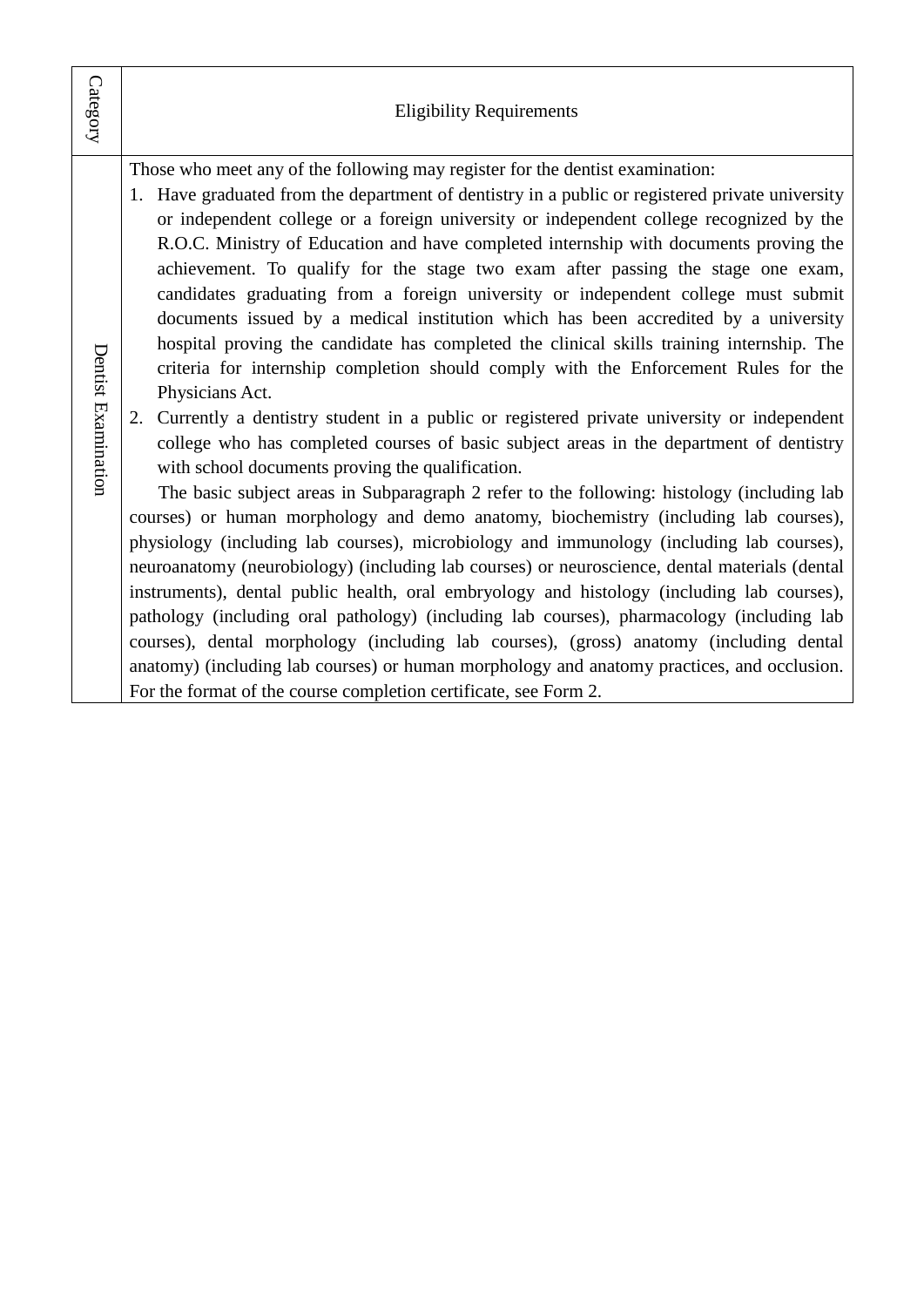| Category                        | <b>Eligibility Requirements</b>                                                                                                                                                                                                                                                                                                                                                                                                                                                                                                                                                                                                                                                                                                                                                                                                                                                                                                                                                                                                                                                                                                                                                                                                                                                                                                                                                                                                                                                                                                                                                                                                                                                                                                                                                                                                                                                                                                                                                                                                                                                                                                                                                                                                                                                                                                                                                                                                                                                                                                                                                                                                                                                                                                                                                                                                                                                                                                                                                                                                                                                                                                                                                                                                                                                                                                                                                                                                                                                                                                               |
|---------------------------------|-----------------------------------------------------------------------------------------------------------------------------------------------------------------------------------------------------------------------------------------------------------------------------------------------------------------------------------------------------------------------------------------------------------------------------------------------------------------------------------------------------------------------------------------------------------------------------------------------------------------------------------------------------------------------------------------------------------------------------------------------------------------------------------------------------------------------------------------------------------------------------------------------------------------------------------------------------------------------------------------------------------------------------------------------------------------------------------------------------------------------------------------------------------------------------------------------------------------------------------------------------------------------------------------------------------------------------------------------------------------------------------------------------------------------------------------------------------------------------------------------------------------------------------------------------------------------------------------------------------------------------------------------------------------------------------------------------------------------------------------------------------------------------------------------------------------------------------------------------------------------------------------------------------------------------------------------------------------------------------------------------------------------------------------------------------------------------------------------------------------------------------------------------------------------------------------------------------------------------------------------------------------------------------------------------------------------------------------------------------------------------------------------------------------------------------------------------------------------------------------------------------------------------------------------------------------------------------------------------------------------------------------------------------------------------------------------------------------------------------------------------------------------------------------------------------------------------------------------------------------------------------------------------------------------------------------------------------------------------------------------------------------------------------------------------------------------------------------------------------------------------------------------------------------------------------------------------------------------------------------------------------------------------------------------------------------------------------------------------------------------------------------------------------------------------------------------------------------------------------------------------------------------------------------------|
| TCM Practitioner Examina<br>ion | Those who meet any of the following may register for the TCM practitioner examination:<br>1. Have graduated from the TCM department or a postgraduate program in TCM in a public or<br>registered private university or independent college and have completed internship To<br>qualify for the stage two exam after passing the stage one exam, candidates graduating from<br>the TCM department or a postgraduate program in TCM in a foreign university or<br>independent college must submit documents issued by a medical institution which has been<br>accredited by a university hospital proving the candidate has completed the clinical skills<br>training internship. The criteria for internship completion should comply with the<br>Enforcement Rules for the Physicians Act.<br>Have graduated from the department of medicine in a public or registered private university<br>2.<br>or independent college and have completed courses in basic TCM theories (7 credits and<br>including Huangdi Neijing, Nan Jing, TCM introduction, and history of Chinese medicine),<br>TCM diagnostics (4 credits), TCM pharmacology (6 credits), TCM formula study (4<br>credits), TCM internal medicine (13 credits and including Shanghan Lun, ingui Yaolüe, and<br>warm disease studies), and acupuncture studies (5 credits) and have taken two of the<br>following with three credits for each: TCM ophthalmology, TCM traumatology, TCM<br>gynecology, TCM pediatrics, and TCM surgical studies. The overall credits should number<br>45 minimum. The candidate must have passed the medical doctor examination and hold the<br>certificate.<br>Have graduated from the department of medicine with a double major in TCM, have<br>completed internship, and have passed the medical doctor examination and hold the<br>certificate.<br>4. Currently a student in the TCM department or a postgraduate program in TCM who has<br>completed courses in basic TCM subject areas with school documents proving the<br>achievement.<br>5. Currently a student in the department of medicine with a double major in TCM who has<br>completed courses in basic TCM subject areas with school documents proving the<br>achievement.<br>Provisions in Paragraph 2 may refer to any of the following:<br>1. Have passed the medical doctor examination and have completed part of the required TCM<br>courses mentioned above before the new the Physicians Act took effect on January 18, 2002<br>and completed all of the required TCM courses within one year after the new Physicians<br>Act took effect with documents proving the achievement.<br>2. Have completed all required TCM courses with documents proving the achievement before<br>the new Physicians Act took effect and have passed the medical doctors examination after<br>the new Physicians Act took effect.<br>Have rolled in the department of medicine before the new the Physicians Act took on<br>3.<br>January 18, 2002, have completed all required TCM courses at the time of graduation with<br>documents proving the achievement, and have passed the medical doctor examination.<br>The basic subject areas in Paragraph 1, Subparagraphs 4 and 5 refer to the following. For<br>the format of the course completion certificate, see Form 3.<br>1. Fundamental TCM theories, Huangdi Neijing, Nan Jing, TCM history, TCM pharmacology,<br>and TCM formula study.<br>TCM physiology, TCM environmental health, TCM pathology, TCM health philosophy,<br>2. |
|                                 | TCM history, TCM pharmacology, and TCM formula study.                                                                                                                                                                                                                                                                                                                                                                                                                                                                                                                                                                                                                                                                                                                                                                                                                                                                                                                                                                                                                                                                                                                                                                                                                                                                                                                                                                                                                                                                                                                                                                                                                                                                                                                                                                                                                                                                                                                                                                                                                                                                                                                                                                                                                                                                                                                                                                                                                                                                                                                                                                                                                                                                                                                                                                                                                                                                                                                                                                                                                                                                                                                                                                                                                                                                                                                                                                                                                                                                                         |